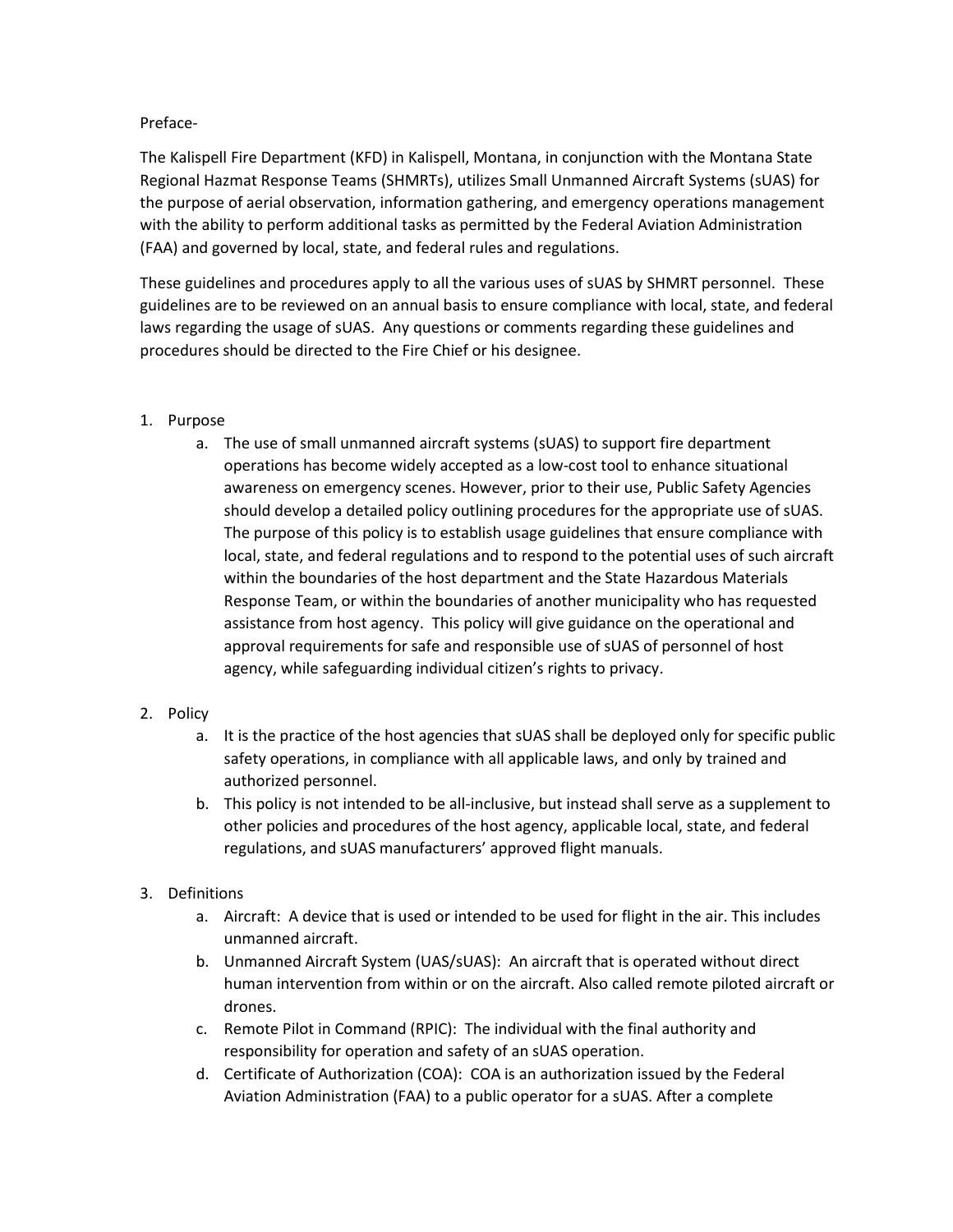application is submitted, the FAA conducts an operational and technical review. If necessary, provisions or limitations may be imposed as part of the approval to ensure the sUAS can operate safely with other airspace users.

- e. Visual Observer (VO): If used, an sUAS flight crewmember designated by the RPIC to assist with the responsibility to identify and avoid other air traffic or objects in the air or on the ground.
- f. National Air Space (NAS): A network of both controlled and uncontrolled airspace, both domestic and oceanic.

# 4. Procedures

- a. Program Administration
	- i. SHMRT sUAS shall be used only to support public safety operations.
	- ii. The list of authorized missions shall be clearly defined and may include, but are not limited to:
		- 1. In-progress calls involving a threat to the safety of any person or the public. (including, large structural or wildland fire, hazardous materials events, mass casualty incidents)
		- 2. Search and rescue operations
		- 3. Incident scene documentation (fire, traffic crash, disaster)
		- 4. Requests to support other agencies
		- 5. Public relations or photo flights of department personnel or operations
		- 6. Other operations as authorized by the fire chief or his designee.
	- iii. All operations will be flown in accordance with FAA regulations, 14 CFR Parts 107 and/or Certificate of Authorization, applicable portions of 14 CFR Parts 61 and 91, current FAA National Policy regarding SUAS Operational Approval and any additional Local or State guidelines relating to the operation unmanned aircraft.
	- iv. All personnel assigned to the sUAS program shall be approved by the Fire Chief, program coordinator, RPICs, visual observers, and others deemed necessary to ensure safe and efficient sUAS operations.
	- v. To enhance the level of safety and promote appropriate use of sUAS, all procedures contained herein shall be followed without deviation, unless necessary during an emergency, or with appropriate supervisory approval.
- b. Personnel Qualifications and Training
	- i. Personnel shall be trained to the FAA Part 107 Remote Pilot Standard and shall maintain a valid Remote Pilot License in good standing.
	- ii. All sUAS program personnel shall receive training in the legal aspects of sUAS use.
	- iii. Each pilot shall perform at least one training flight or UAS deployment per quarter to maintain proficiency with each aircraft utilized by the team and any related equipment.
	- iv. Personnel involved in flight operations shall be medically qualified in compliance with the host agency's policy.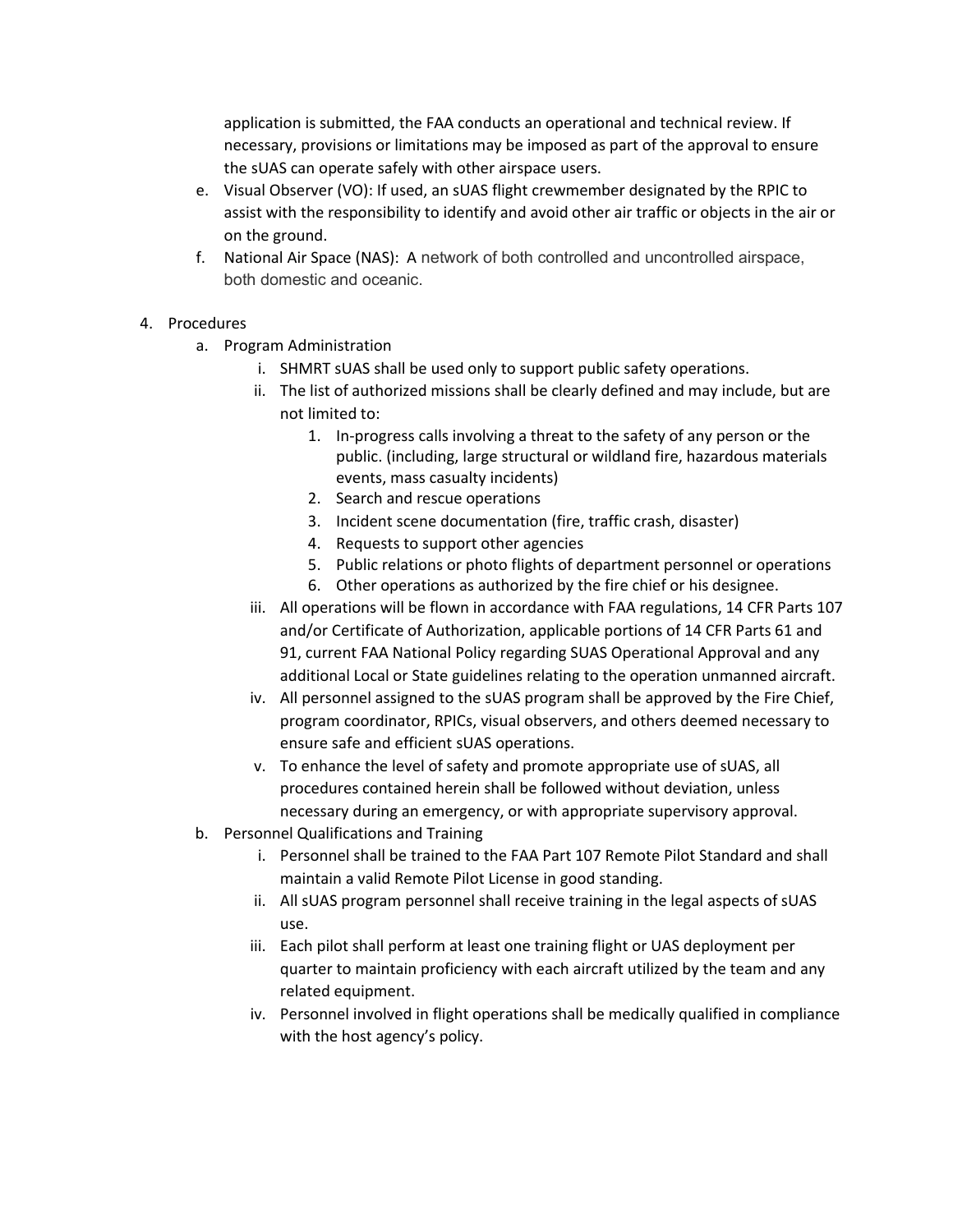- v. All sUAS program personnel shall receive training necessary to safely, efficiently, and effectively manage or operate sUAS, to include initial and recurrent training.
- c. Program Coordinator
	- i. A Program Coordinator appointed by the Haz-mat Team Coordinator with approval of the Fire Chief will be selected to oversee the UAS Program. Their duties will include the following:
		- 1. Ensuring that policies and procedures conform to current laws, regulations, and privacy guidelines.
		- 2. Establishing a training standard for operators that meets FAA requirements.
		- 3. Overseeing the selection and training of operators.
		- 4. Maintaining and updating the Certificate of Authorization (COA) with the FAA.
		- 5. Overseeing procurement and maintenance of UAS equipment
		- 6. Review of UAS deployments to ensure compliance with policies and operating procedures.
		- 7. Conducting audits of flights logs semiannually.
		- 8. Reporting required information to the FAA as required.
		- 9. Oversee annual training for all sUAS program personnel on the policies and procedures governing the use of the equipment.
		- 10. Generate an annual report on program activities for submission to the Fire Chief.
- 5. Operational Procedures
	- a. SHMRT sUAS operations shall comply with local, state, and federal guidelines.
	- b. All sUAS operations should be approved by the Fire Chief or designee. The Incident Commander or their approved designee shall maintain oversight of any deployments and the uses of sUAS.
	- c. A qualified individual shall be designated as the Remote Pilot in Command (RPIC).
		- i. The RPIC is directly responsible for and is the final authority over the operation of the UAS. RPICs have absolute authority to reject a UAS deployment based on weather, aircraft limitations, physical condition, etc.
		- ii. The RPIC shall inspect the sUAS to ensure safe operating condition of the sUAS prior to the flight.
		- iii. The RPIC must have a copy of the COA or waiver and all operating documents during flight operations.
		- iv. A Notice to Airmen (NOTAM) shall be issued at least 24 hours prior to a planned or training flight. In the case of an emergency incident, a NOTAM will be issued at the earliest possible opportunity. The RPIC shall check for NOTAMs in the flight area prior to launch while operating under a COA.
	- d. A Visual Observer (VO) may be appointed if necessary, at the discretion of the RPIC.
		- i. Due to the nature of fire department UAS deployments. It is preferable the VO is a SHMRT designated UAS pilot; however,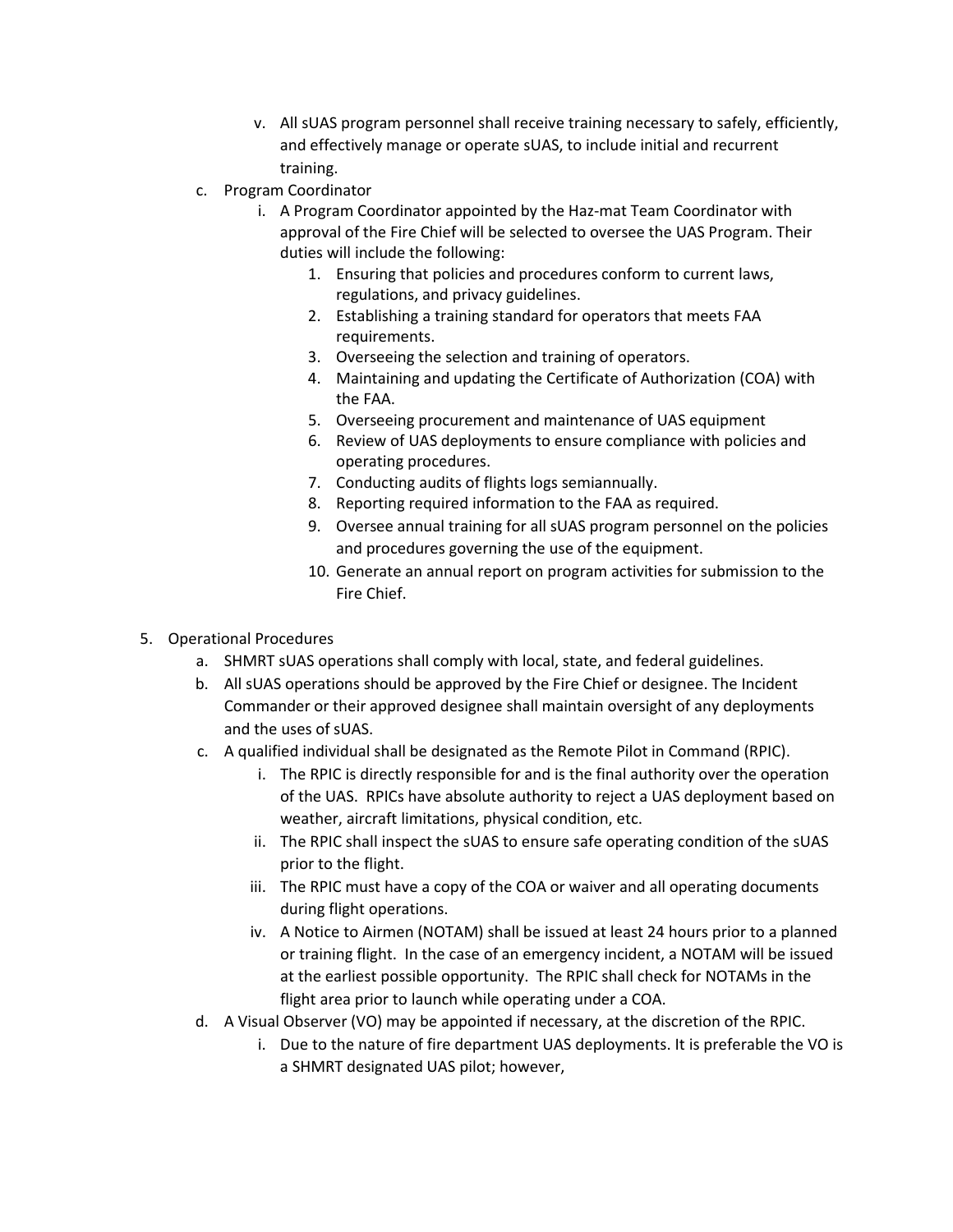- 1. The RPIC may designate a VO who is not a pilot. It is the responsibility of the RPIC to brief the VO prior to any UAS operation.
- 2. Requests for drone deployments made to assist fire operations/investigations or search and rescue events may not necessitate the use of a VO.
- ii. The VO and RPIC must maintain contact at all times, either through verbal or radio communications.
- e. A public notification should be conducted when feasible to advise the public of the fact that:
	- i. A UAS is in operation.
	- ii. The general location of the UAS operation.
	- iii. The purpose of the UAS deployment (i.e. fire, hazardous materials, mass casualty incident, etc.).
	- iv. Other safety information for the public at large (such as to not attempt to view the drone and remain indoors with the doors locked in the case of a public safety matter).
	- v. Such notifications should not delay the UAS deployment but be used in conjunction with the deployment.
- f. All flights shall be documented on a form or database designed for that purpose, and all flight time shall be accurately recorded. In addition, each deployment of the sUAS shall include information regarding;
	- i. the reason for the flight,
	- ii. the time, date, and location of the flight,
	- iii. the names of the supervisor approving the deployment and the staff assigned,
	- iv. a summary of the activities covered, actions taken, and outcomes from the deployment.
- g. Complaint Investigations
	- i. Should there be a complaint alleging inappropriate use of the sUAS, the complaint shall be handled in accordance with the host agency's policy for citizen complaints.
	- ii. Unauthorized or inappropriate use of an sUAS shall result in strict accountability, in accordance with established disciplinary procedures.
	- iii. Suspension or Removal
		- 1. Pilots may be suspended or removed from the program for any the following:
			- a. Failing to maintain a valid Remote Pilot/UAS Certificate.
			- b. Failing to comply with policy, laws, or case law applicable to UAS operation.
			- c. Reckless or unsafe maneuvers or operation of the aircraft.
			- d. Other disciplinary actions taken by Fire Department Administration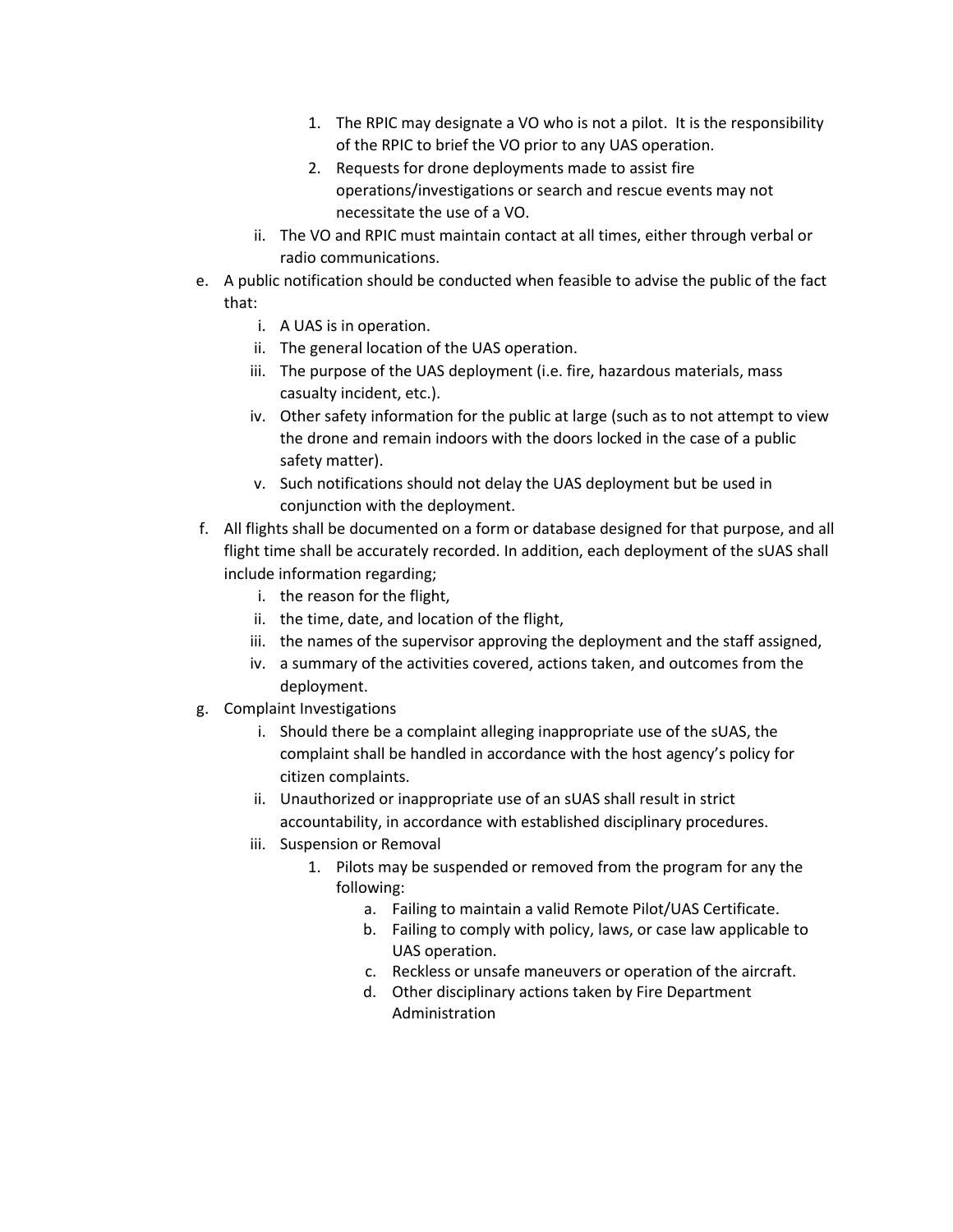- 6. Emergency Procedures
	- a. Emergency procedures stated in the manufacturer's operations manual shall be complied with for all sUAS operations. In the event of an emergency involving the safety of persons or property that RPIC may deviate from the procedures of this directive relating to the aircraft equipment and weather minimums to the extent required to meet the emergency.
	- b. Lost Link An interruption or loss of command and control with the sUAS such that the remote pilot can no longer manage the aircraft flight and as a result, the sUAS is not operating in predictably or planned manner.
		- i. In this case, the RPIC will ensure the landing zone is cleared for autonomous sUAS return and notify the incident commander of link failure.
	- c. Loss of Visual Contact The aircraft is not immediately visible to the RPIC or VO.
		- i. In this case, the RPIC shall command the aircraft to hover And the RPIC or VO shall try to reestablish visual contact.
	- d. Loss of sUAS power Engine failure of the aircraft in such a way that the aircraft will not be able to maintain flight.
		- i. In this case, flight team members will immediately attempt to locate the aircraft assessed the scene for injuries and render first aid as necessary.
	- e. Flight Termination The intentional or deliberate process of leveling controlled flight into terrain when all other contingencies have been exhausted.
		- i. In this case, flight termination must be and further flight of the aircraft cannot be safely achieved or other potential hazards exist that required immediate discontinuation of the flight.
	- f. Accident Notification and Investigation
		- i. Any incidents involving property damage, including damage to the sUAS, will be reported to the on-duty Captain and department policy will be followed.
		- ii. The RPIC must report to the FAA within 10 days of any operation that results in at least serious, injury loss of consciousness, or property damage of at least \$500 (not including the unmanned aircraft). All in-flight accidents and incidents involving fatalities, injuries, property damage, and lost link shall be reported to the program coordinator immediately for appropriate assistance with guidance. FAA regulations require the FAA to be notified within 24 hours of the incident.
- 7. Mutual Aid
	- a. SHMRT sUAS will be available to other agencies which have mutual aid agreements with the SHMRT. This equipment will also available to assist with and support disaster operations resources consistent with existing Emergency Management Assistance Compacts (EMACs).
	- b. Should more than one request for sUAS assistance occur at the same time, the requests will be prioritized as follows:
		- i. Emergency situations with a threat to life within the host agency's response area
		- ii. Emergency situations with a threat to life outside the host agency's response area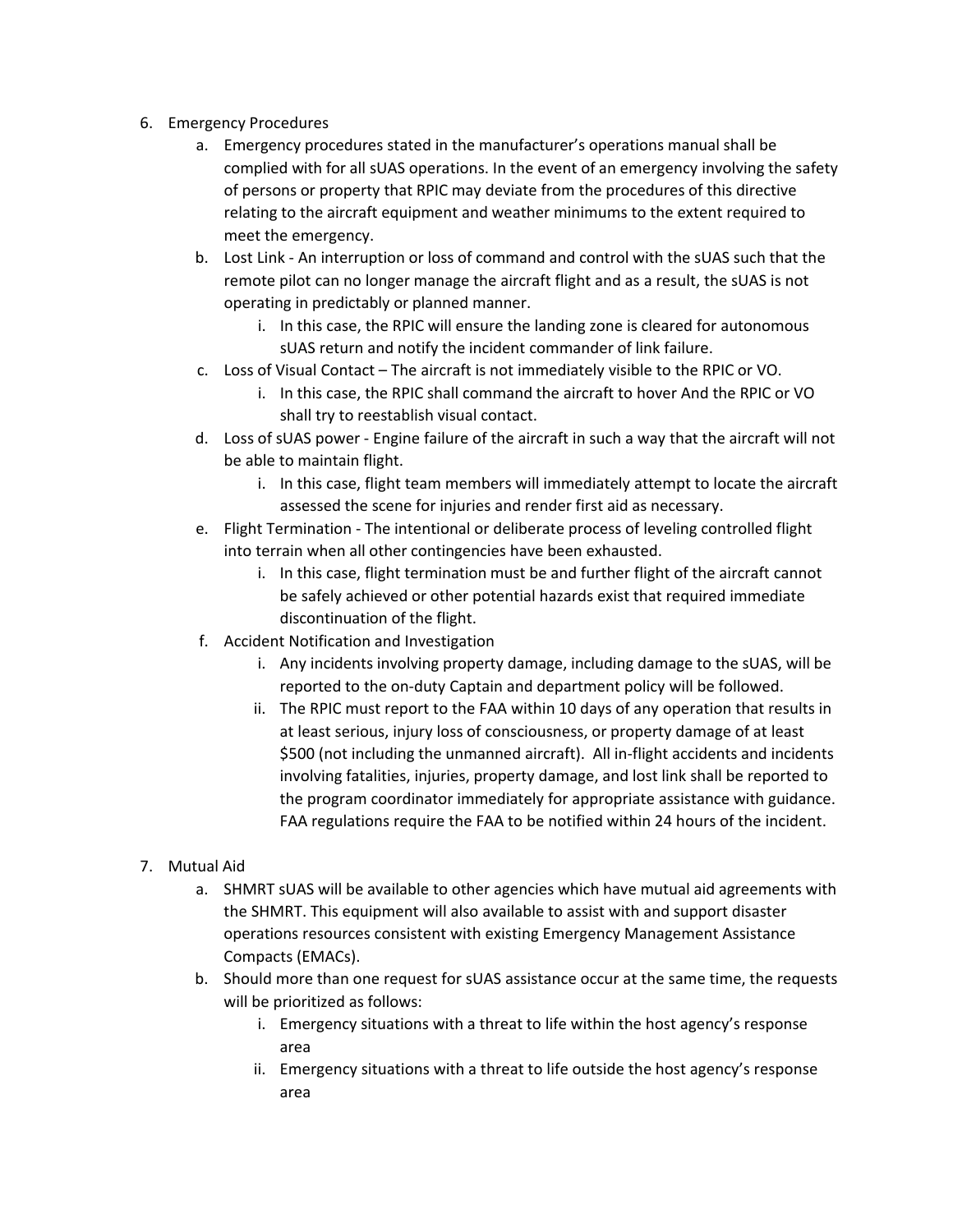- iii. Requests for sUAS deployment with no life threat within the host agency's response area
- iv. Requests for sUAS deployment with no life threat outside the host agency's response area
- v. Other requests which do not have a time sensitive nature, such as public relations or damage assessments.
- 8. Restrictions on the use of sUAS
	- a. The sUAS shall be deployed and used only to support official fire department and public safety operations.
	- b. The sUAS shall not be operated in an unsafe manner or in violation of regulations.
	- c. The sUAS shall not be equipped with weapons of any kind.
	- d. Personal or commercial use of a department sUAS is prohibited.
- 9. Safety
	- a. The sUAS program shall have a safety program based on the principles of an aviation safety management system.
	- b. All sUAS personnel shall receive appropriate safety training.
	- c. Each RPIC shall be limited to 90 minutes of continuous flight operations and then a 30 minute rest period is required.
- 10. Maintenance
	- a. Each sUAS shall be inspected on a weekly basis for flight readiness and to determine if maintenance is necessary.
	- b. The sUAS program shall have a documented maintenance program to include the manufacturer's recommendations.
	- c. The maintenance program shall describe who is authorized to perform maintenance on the sUAS and the required training for those personnel.
	- d. Records shall be kept of all maintenance performed on SHMRT sUAS.
		- i. The airworthiness of all sUAS operated by the SHMRT will be declared in keeping with manufacturer recommendations and maintenance logs yearly
- 11. Administration Auditing and Annual Reporting
	- a. Flight documentation shall be audited by the sUAS Program Coordinator monthly. This audit shall include, at minimum, a summary of the following:
		- i. number of missions/uses,
		- ii. reason for uses,
			- 1. safety concerns,
			- 2. equipment concerns,
			- 3. flight time, to include a review of flight logs or data from flight time counters.
		- iii. The results of the audit shall be documented and submitted to the Fire Chief or his designee for review.
		- iv. The host agency will publish an annual report documenting the use of sUAS. This report will be a public document and shared with the community.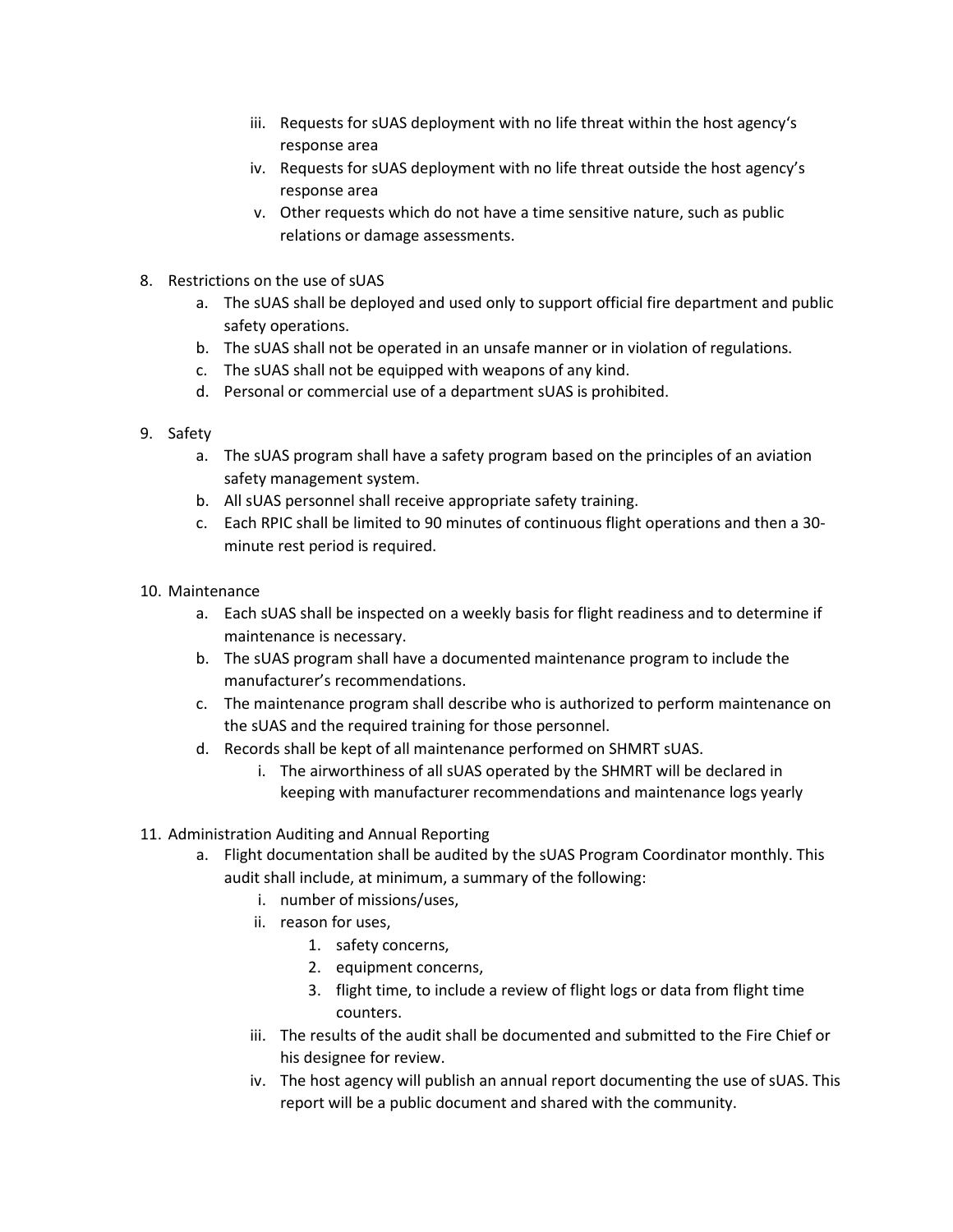#### 12. Collection and Use

a. sUAS host agency shall only collect information using UAS, or use UAS-collected information, to the extent that such collection or use is consistent with and relevant to an authorized purpose.

#### 13. Retention

- a. Data collected through authorized sUAS missions will be retained in accordance with local, state, and federal guidelines and privacy laws as it pertains to the type of data collected and for what purpose(s) the data was collected.
	- i. sUAS-recorded data will not be collected, disseminated, or retained solely for monitoring activities protected by the U.S. Constitution, such as the First Amendment's protections of religion, speech, press, assembly, and redress of grievances (e.g., protests, demonstrations)
	- ii. Collection, use, dissemination, or retention of sUAS-recorded data should not be based solely on individual characteristics (e.g., race, ethnicity, national origin, sexual orientation, gender identity, religion, age, or gender), which is a violation of the law;
	- iii. Any reasonable concerns and/or complaints that are expressed concerning the host agency's usage of the sUAS will be investigated, and addressed, as appropriate and by the proper authorities, to ensure compliance with local, state and federal privacy, civil rights, and civil liberties laws.
- b. The department that owns the data that has been collected is responsible for ensuring that reasonable standards for data collection, retention and security are in place and in compliance with local, state and federal laws
	- i. Any data collected that does not have local, state or federal retention requirements will be maintained for five (5) years or until the owner of the data determines it is no longer of value and may be destroyed;
	- ii. Any data collected that may contain Personally Identifiable Information (PII) shall not be retained for more than 180 days unless retention of the information is deemed necessary to an authorized mission conducted by the retaining department, is maintained in a records system that follows the Privacy Act or is required by law to be retained for a longer period by any other applicable law or regulation.

# 14. Dissemination:

- a. The host agency owns the data they collect from the sUAS missions. Any information that is collected, and not retained in a records system covered by the Privacy Act, will not be shared outside of the department unless required by law or for authorized department purposes that comply with departmental rules. By publishing this data or otherwise releasing it to the public or another organization, departments do not transfer data ownership but instead grant permission for others to utilize and redistribute the data as necessary.
- 15. Privacy Protections. This program will operate in accordance with the standards set in the Presidential Memorandum: Promoting Economic Competitiveness while safeguarding Privacy, Civil Rights, and Civil Liberties in domestic use of Unmanned Aircraft Systems.